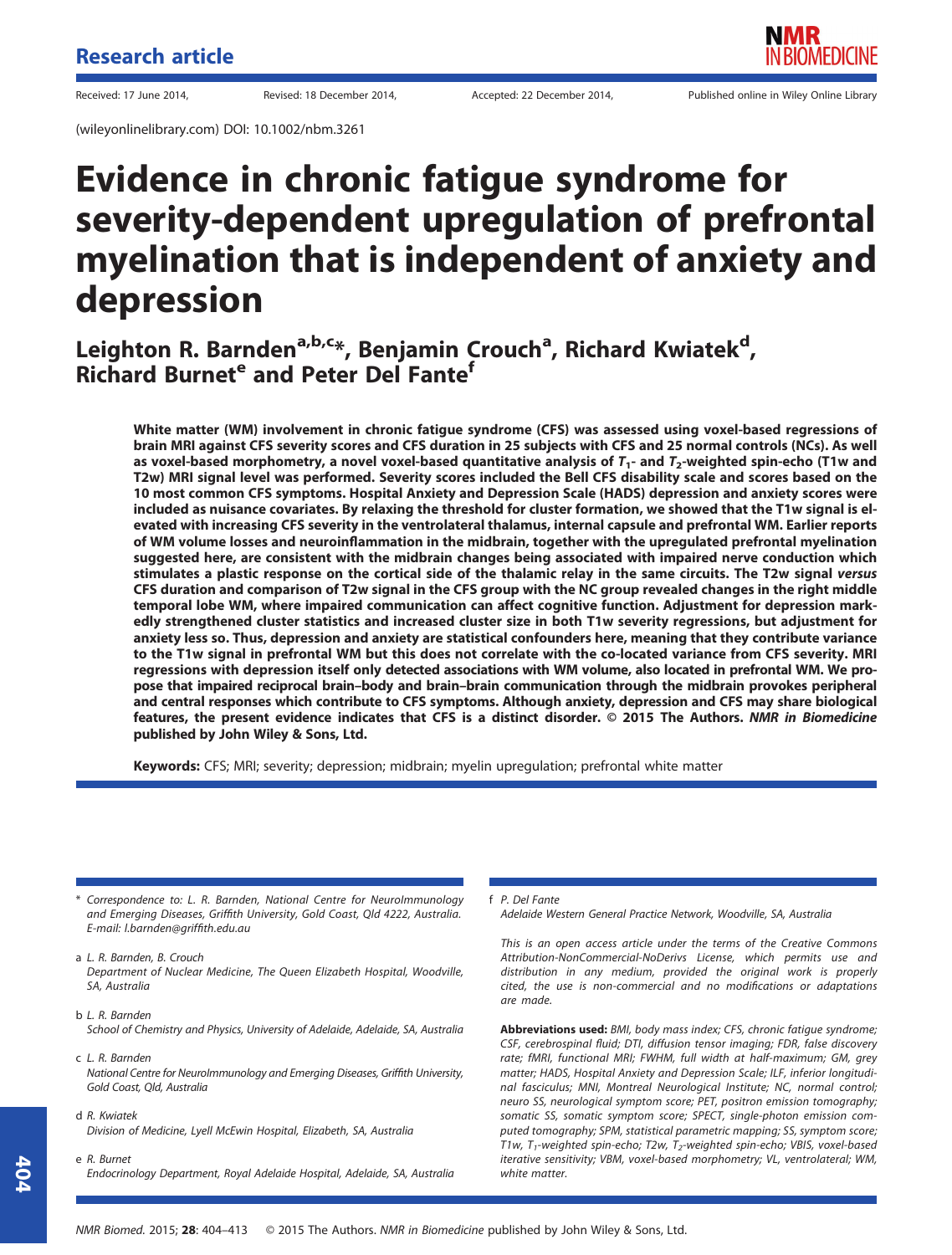# INTRODUCTION

Chronic fatigue syndrome (CFS), or myalgic encephalomyelitis, is a common, debilitating, multisystem disorder of uncertain pathogenesis, for which there exists evidence of dysregulation of the central nervous system, immune system and cellular energy metabolism (1). However, its differentiation from psychiatric disorders, especially anxiety and depression, remains controversial (2,3). In this exploratory study, in view of the limited success of brain imaging in CFS so far, we shifted emphasis and performed voxel-based regressions of brain MR images with scores of CFS severity and CFS duration.

Two recent brain imaging studies have provided new insights into the aetiology of CFS, both implicating the midbrain. A voxelbased morphometry (VBM) analysis demonstrated white matter (WM) volume loss with increasing disease duration in the midbrain (4), and a positron emission tomography (PET) study which labelled activated microglia and activated astrocytes detected neuroinflammation in several locations, with the midbrain having the strongest statistics (5). Earlier studies using single-photon emission computed tomography (SPECT) and PET have reported brainstem and prefrontal changes (6–9). A PET study comparing subjects with multiple sclerosis with and without fatigue detected differences in extended prefrontal grey matter (GM) and WM (10).

Voxel-based image analysis of MRI in CFS with statistical parametric mapping (SPM) is limited. A PET study of CFS reported decreased glucose metabolism in the orbitofrontal cortex (9) and one VBM study detected decreased GM volume in the dorsolateral prefrontal GM (11), although another did not (12). WM hyperintensities were more prevalent in CFS in two studies (13,14), but had normal incidence in our (4) and another (15) study.

Two brain imaging studies have attempted to distinguish associations with CFS from associations with comorbid anxiety and/or depression. A PET study (9) detected correlations with depression (mesial orbitofrontal cortex), where differences from normal controls (NCs) were also detected, but could not determine: 'whether depression is a triggering factor for CFS or the result of chronic suffering from fatigue'. However, a functional MRI (fMRI) study (16) reported activation in quite distinct brain locations for fatigueinducing and anxiety-inducing scenarios. Non-imaging studies have indicated that CFS is distinct from major depressive disorder (2,17).

In the current study, in addition to VBM, we performed a novel voxel-based quantitative analysis of  $T_1$ -weighted and  $T_2$ -weighted spin-echo (T1w and T2w) brain MRI images after intersubject signal level normalisation. T1w and T2w images are ideal for cross-sectional studies because of their low noise, high resolution and minimal distortion from patient-induced and instrumentation-induced magnetic field inhomogeneities (18). In the absence of lesions, the T1w signal responds primarily to changes in the levels of myelin (19–21), making it suitable for the detection of subtle changes in WM over extended areas (large clusters of voxels). In the absence of lesions, the T2w signal responds primarily to regional blood volume (22) in the brain.

From the  $T$  statistic map generated here by each voxel-byvoxel MRI regression, clusters of contiguous voxels with T above a nominal threshold (normally specified as the equivalent P value) were defined. Guided by the principle, 'broad signals are best detected by low thresholds and sharp focal signals are best detected by high thresholds' (23), we relaxed the cluster-forming threshold from the conventional voxel  $P = 0.001$  ('high' T threshold) used to detect focal signals to  $P = 0.005$  ('low' T threshold) and tested the resulting clusters for significance.

This article presents results from a cross-sectional, voxelbased, brain MRI study of CFS. A preliminary partial analysis of the same dataset (4) demonstrated involvement of midbrain and right middle temporal WM, and abnormal relationships between brain MRI and autonomic function. The involvement of prefrontal WM, reported by other authors, allowed us to invoke an a priori hypothesis for this location. Together with the earlier midbrain volume loss and neuroinflammation evidence, the location and nature of the WM brain associations detected here permitted us to propose a single coherent explanation – impaired nerve conduction in the midbrain – for our observations.

# METHODS

### Subjects

Twenty-seven subjects with CFS, aged 19–46 years, were recruited from community-based specialist and general practice. They met both the Fukuda (24) and Canadian (25) criteria for CFS and were assessed as described in ref. (4). All medications including 'natural therapies' were discontinued 2 weeks prior to the study week, except for paracetamol and oral contraceptives. Subjects with a history of chemical sensitivity or a body mass index (BMI) > 30, or who were pregnant, postmenopausal, unable to undertake brain MR or cerebral SPECT scans, or unable to discontinue medication, were excluded. The study period was delayed for any viral or bacterial infection until recovery.

Twenty-seven NCs unrelated to the subjects with CFS were recruited by public advertisement, and were matched for gender, age to within 2 years and weight to within 5 kg. They were not taking any medications and had no previous serious illnesses. All participants were compensated for transport costs alone. All examinations were completed within 1 week. The study protocol was approved by the Research Ethics Committee of the Royal Adelaide Hospital, and all subjects gave informed written consent.

Two subjects with CFS and their age- and sex-matched NCs were removed from the analysis based on their MR scan. One man, aged 30 years, had an absent right cerebellum without cerebellar symptoms, and one woman, aged 20 years, had a large frontal angiomatous tumour, again asymptomatic with regard to the tumour. Thus, 25 subjects with CFS with a mean duration of fatigue of 7.4 years (range, 2–15 years) and 25 NCs were assessed, with six men and 19 women in each group. The mean ages were 32 years (range, 19–46 years) for subjects with CFS and 32.8 years (range, 20–46 years) for NCs. The precursor to CFS onset was an infection in 14 cases (seven caused by serologically proven Epstein–Barr virus), work and stress in three, postdelivery in one and was unknown in seven.

Three CFS severity scores were used: the Bell CFS disability scale (CFS disability) (26) and two scores derived from self-scores of the 10 most significant symptoms (27,28). These were the 'somatic symptom score' (somatic SS) and the 'neurological symptom score' (neuro SS). The somatic SS was the sum of the six self-scores for severity of fatigue, change in sleeping pattern, dizziness on standing, pain in muscles, stomach symptoms and overall level of function. The neuro SS was the sum of the four self-scores for change in concentration, change in short-term memory, headaches and experience of emotional swings. All were scored such that lower scores indicated more severe symptoms. To determine the levels of depression and anxiety, all subjects completed the Hospital Anxiety and Depression Scale (HADS) questionnaire (29). We performed correlations between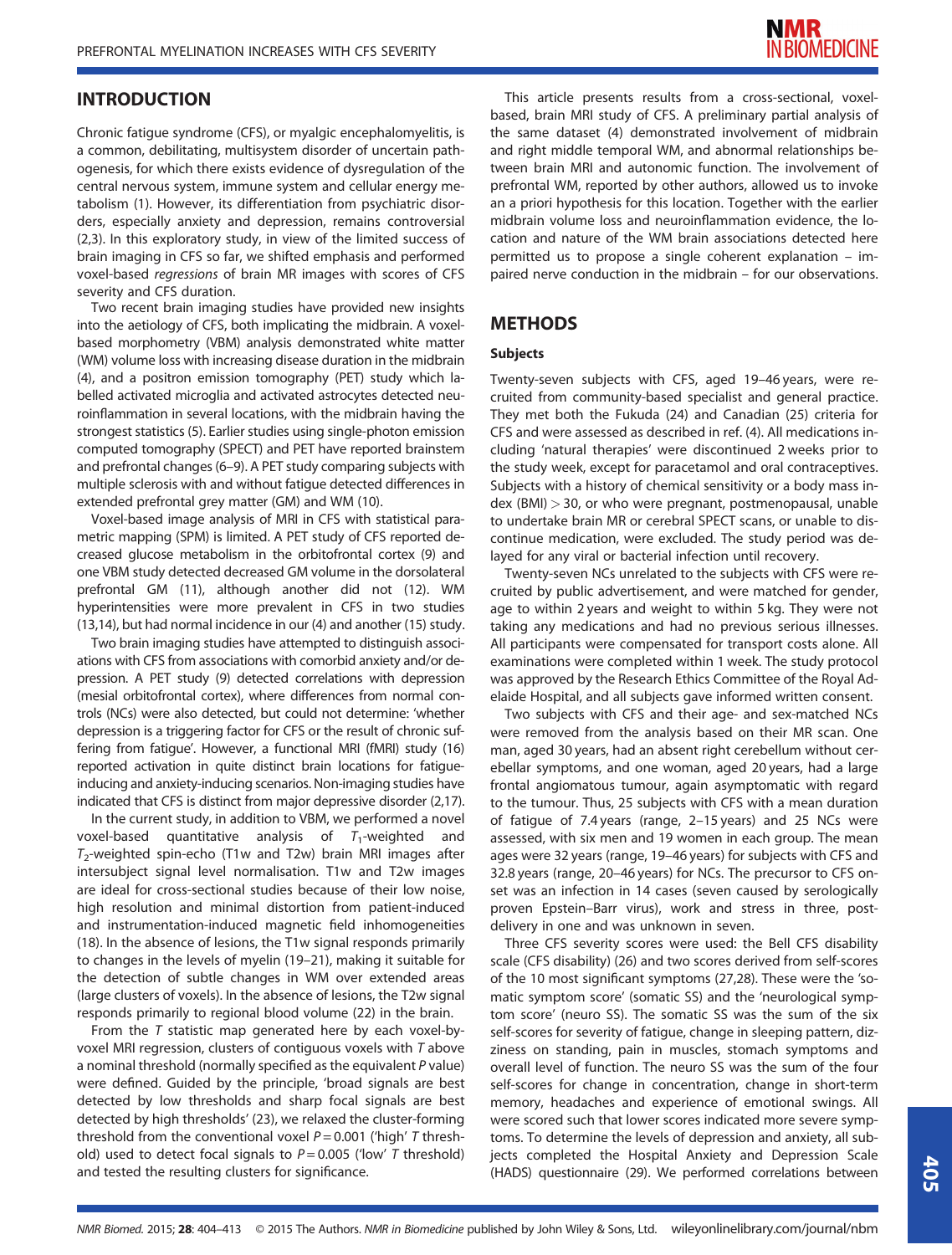scores of CFS duration, CFS disability, somatic SS, neuro SS, anxiety and depression (from first principles in MatLab, The Mathworks Inc, Natick MA). Haemodynamic scores were also acquired with a 24-h ambulatory blood pressure monitor [see ref. (4) for correlations].

#### MR acquisition

MR images were acquired on a Philips 1.5-T Intera MR scanner (Philips, Eindhoven, the Netherlands) with a body transmit coil and birdcage receive coil. Three sequences were used: T1w  $(TR/TE/flip \qquad \text{angle} = 600 \text{ ms}/15 \text{ ms}/90^\circ); \qquad T2w \qquad (TR/TE/flip)$ angle =  $4000 \text{ ms}/80 \text{ ms}/90^{\circ}$ ; and three-dimensional spoiled gradient-echo (TR/TE/flip angle = 5.76 ms/1.9 ms/9º). T1w and T2w images were transaxial with pixel sizes of  $0.82 \times 0.82$  and  $0.859 \times 0.859$  mm<sup>2</sup>, respectively, and a contiguous slice thickness of 3 mm. The three-dimensional gradient echo voxel size was  $0.938 \times 0.938 \times 1.0$  mm<sup>3</sup> [see ref. (4) for visual MRI scoring].

#### Preprocessing of images

We limit ourselves here to VBM, T1w and T2w comparisons between CFS and NC groups, and regressions with measures of CFS severity and CFS duration, which detected associations in WM. SPM5 (www.fi[l.ion.ucl.ac.uk/spm](http://www.fil.ion.ucl.ac.uk/spm)) was used throughout.

First, the three-dimensional gradient-echo brain images were segmented into separate GM, WM and cerebrospinal fluid (CSF) images which were spatially normalised to the Montreal Neurological Institute (MNI) template. Each voxel value was the probability (range, 0.0–1.0) that it belonged to the partition in question (e.g. WM). Non-linear spatial normalisation of the grey and white partitions was then refined over six iterations using SPM5's DARTEL toolbox (30), each iteration using a template derived from the sum of the images from the previous iteration. This achieves greater accuracy than the standard SPM5 algorithm (30). An additional affine transformation of the final DARTEL GM template to the standard MNI GM template was computed and applied to the normalised partitions for each subject. The GM and WM partitions were then processed independently using VBM (32) which 'modulated' the voxel (probability) values to encode the local volume changes associated with the nonlinear spatial normalisation. Intersubject normalisation of total volumes was achieved by including the total GM (WM) volume as a nuisance covariate in the GM (WM) SPM statistical analysis.

The T1w and T2w MR images for each subject were coregistered to their raw three-dimensional gradient-echo scan, and the DARTEL deformations computed above were applied to render them in MNI space. Finally, the spatially normalised T1w and T2w images were smoothed using an 8-mm full width at half-maximum (FWHM) Gaussian kernel. Intersubject T1w (and T2w) signal level normalisation was performed using the mean voxel value in a mask (brain volume) generated using voxel-based iterative sensitivity (VBIS) analysis (33). VBIS analysis is based on a preliminary CFS versus NC analysis using SPM's 'proportional scaling' and defines the mask as those voxels within brain parenchyma (GM + WM) with intersubject variance less than the median. These mean levels were then incorporated as a nuisance covariate in the SPM statistical analysis, effectively normalising the intersubject T1w (or T2w) signal levels. To reduce edge effects in the SPM statistical analyses, we excluded VBM (WM volume) voxels with values below 0.1 (for any subject), and T1w and T2w voxels with signal levels below 0.5 of the mean voxel value.

#### Cluster-forming thresholds

SPM generates statistics for both single voxels and clusters of voxels. A cluster is formed by contiguous voxels with an uncorrected voxel P below a nominal threshold, and SPM reports a cluster  $P$  for each cluster detected. In this article, guided by the principle 'broad signals are best detected by low thresholds and sharp focal signals are best detected by high thresholds (23), in addition to testing for corrected cluster  $P < 0.05$  (corrected for multiple cluster comparisons) from the cluster-forming uncorrected voxel  $P = 0.001$  threshold, which is the convention for the detection of focal signals, we also relaxed the uncorrected voxel  $P$  to 0.005 to test for clusters larger in extent, but with generally less significant voxel P, which may have been insignificant with the stricter uncorrected voxel  $P = 0.001$  threshold. Correction of cluster statistics for multiple cluster comparisons was performed using a nonstationary permutation method in the SPM 'ns' toolbox, which caters for variable image smoothness and has been validated for uncorrected voxel P thresholds of both 0.001 and 0.01 (34).

For clusters in WM with an a priori hypothesis (prefrontal WM here), and for which the corrected cluster P was not significant, the uncorrected cluster  $P$  was also tested.

#### Statistical designs

The full analysis of this study consisted of  $n = [1 + (4 + 2)]$  $+ 18$  × 2 × 4 = 200 regressions. Here, in the square brackets, '1' refers to the categorical (group) comparison of CFS with NC and 18 refers to autonomic regressors for blood pressure (systolic, diastolic and pulse pressure) and heart rate whilst seated and asleep (4), for which complete results will be reported elsewhere. For '(4+2)', '4' refers to the CFS duration and three severity regressors (CFS disability, somatic SS and neuro SS) considered here. All four were analysed with a one-sided CFSonly regression, whereas '2', somatic SS and neuro SS, were also analysed with a two-sided, CFS and NC interaction-with-group design which tested each voxel for CFS and NC regressions with opposite slopes. Two-sided regressions were not applied to the CFS duration, because it was not applicable to NC, nor to CFS disability, because it had the same value for all NC subjects (see plot in Figure 2). The  $\angle 2'$  accounts for both positive and negative regressions for each statistical design and '×4' accounts for the four image types (GM volume, WM volume, T1w and T2w). This paper is confined to WM results from the analysis of WM volume and T1w and T2w images in group comparisons and regressions against CFS duration or CFS severity, that is  $[1 + (4 + 2)] \times 2 \times 3 = 42$  regressions ('×3' here instead of '×4' because GM volume regressions will not generate WM clusters). It should be noted that 200, not 42, was applied when correcting for multiple regressions (see below). All regressions were adjusted for age.

#### Correction for multiple regressions

Because we tested for significant clusters using two cluster-forming thresholds, the number of designs tested was  $N=2\times n=400$ . Bonferroni-corrected P values are obtained by multiplying corrected cluster P by N. However, because not all clinical measures are independent, the Bonferroni correction is too strict. We therefore used the false discovery rate (FDR), the expected proportion of false positives among all N designs tested (35). An upper bound,  $q = 0.05$ , was chosen for the expected FDR. The  $m$  strongest results with  $P$  values,  $P_1,...,P_m$ , which satisfied  $P_1,...,P_m < (m/N)q$ , were then deemed to be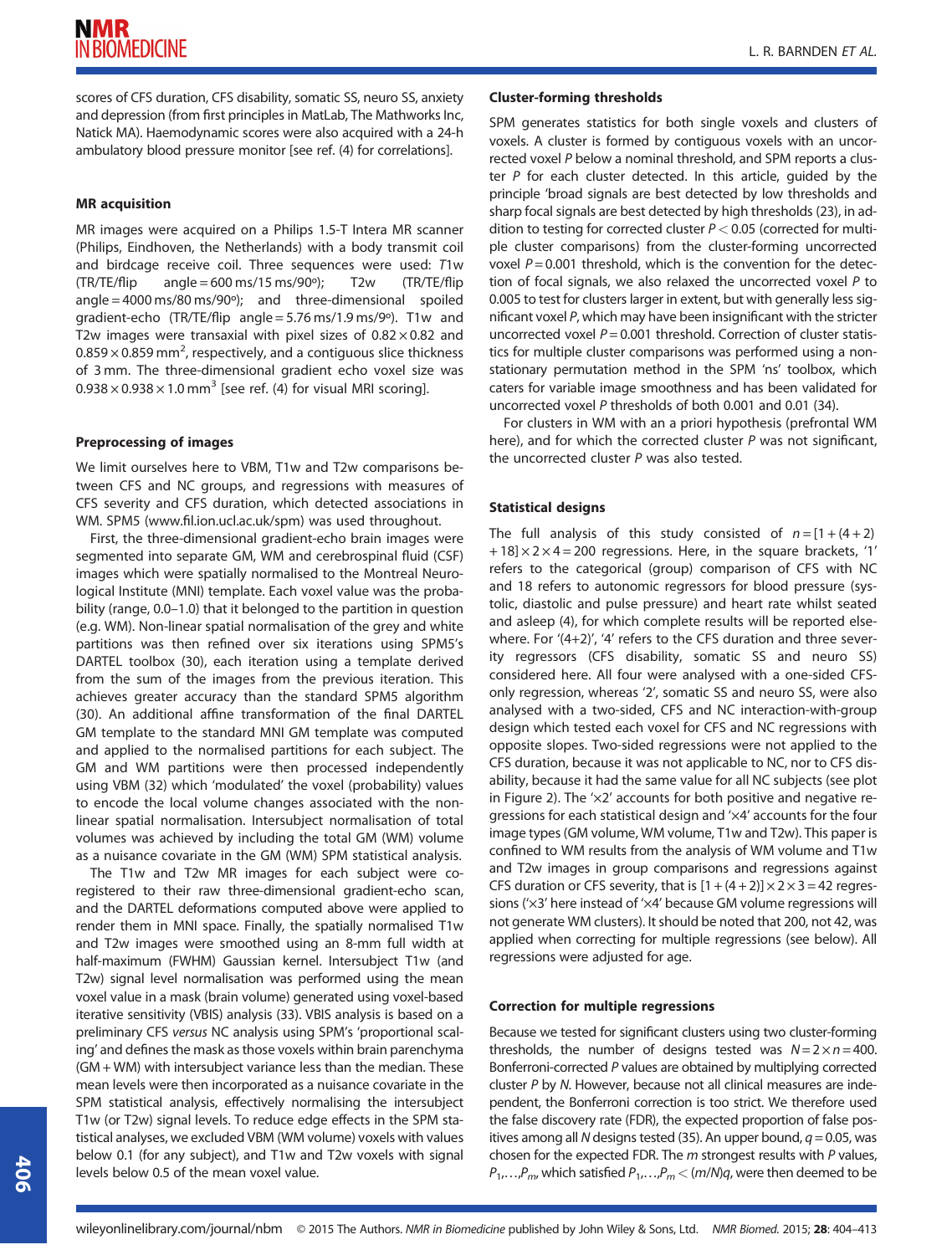**NMR** 

significant. If a cluster P was more significant after adjustment for depression, the adjusted value was used for the FDR assessment.

#### Adjustment for anxiety and depression

Regressions that yielded a cluster with corrected  $P < 0.05$  were repeated with adjustment for the HADS depression and anxiety scores independently. In the preliminary report (4), adjustments were made by including both depression and anxiety as nuisance covariates. Here, because of the strong correlation detected between depression and anxiety, adjustment for depression only should be sufficient to adjust for both. However, because of the controversy around the role of depression and anxiety in CFS, regressions that yielded WM clusters with corrected cluster  $P < 0.05$ were repeated separately with adjustment for depression and then anxiety. Because adjustment for depression had such a profound effect in some regressions, we also performed a satellite study of direct regressions between the MR images and depression itself, and then anxiety. To our knowledge, regressions of T1w and T2w against measures of anxiety and depression have not been performed previously.

#### Image display

All images were displayed using the 'neurological' convention (patient left is left on the image). The thalamic and inferior longitudinal fasciculus (ILF) edges superimposed on some images were derived from the masks defined in the TD and aal atlases incorporated in the Wake Forest University PickAtlas toolbox of SPM5. Colour-coded overlays of clusters from multiple regressions on a background image were achieved using the 'slover' program [\(www.imaging.mrc-cbu.cam.ac.uk/imaging/DisplaySlices](http://www.imaging.mrc-cbu.cam.ac.uk/imaging/DisplaySlices)).

### RESULTS

For the six regressors examined here (CFS duration, CFS disability, somatic SS, neuro SS and HADS depression and anxiety), significant correlations were found between the clinical scores of CFS disability and somatic SS ( $R = 0.82$ ,  $P = 6e-7$ ), CFS disability and neuro SS (0.66, 0.0003), CFS disability and depression (–0.49, 0.013), somatic SS and neuro SS (0.59, 0.002), somatic SS and depression (–0.50, 0.011), and anxiety and depression (0.69, 0.0001), although not for CFS disability or somatic SS and anxiety.

An FDR of 0.05 for the 200 regressions performed and the two cluster-forming thresholds tested was achieved by setting a corrected cluster P threshold of 0.008. Five WM clusters created with a voxel threshold of 0.005 from the MRI comparisons between CFS and NC or MRI regressions with CFS duration and CFS severity were significant by this criterion, although, in one case, only after adjustment for depression. Two new clusters were detected in T1w regressions with the severity measures CFS disability and somatic SS, and one new cluster from the T2w comparison between CFS and NC. The remaining two, from WM volume versus CFS duration and T2w versus CFS duration regressions, have been reported previously (4), and were included here to provide a complete summary of WM associations with CFS severity and duration.

Figure 1 provides an overview of the cluster locations and extent for the T1w regressions, before and after adjustment for depression. They were located bilaterally in the prefrontal WM. The T1w association with CFS disability was stronger than with somatic SS. Adjustment for depression markedly increased cluster size, particularly on the left.

Table 1 lists the corrected cluster  $P$  values and sizes for all five regressions for cluster-forming uncorrected voxel  $P = 0.005$  and 0.001, and with adjustment for depression and anxiety. Adjustment for depression greatly enhanced the clusters from regressions A, B and E, although, for A and E, this was partly a result of the merging of adjacent clusters. Initially, cluster B did not survive FDR correction for multiple tests (only clusters with  $P < 0.006$  survived), but easily met this criterion after adjustment for depression. It was striking that, when the stricter uncorrected voxel  $P = 0.001$  cluster-forming threshold was applied for regression A (after depression adjustment) and regressions C and D, their clusters, although reduced in size by a factor of 2–3, became more significant. Depression and anxiety adjustments had little effect on clusters from regressions C and D, although, for D, anxiety weakened P, which suggests that the effects of CFS duration on T2w correlate with the effects of anxiety on T2w. The cluster P values in Table 1 are corrected for multiple cluster comparisons. However, regression A and B clusters were located where an a priori hypothesis applied. Therefore, their uncorrected cluster P values are relevant and, for regression B threshold 0.005 clusters, were 0.013 (right), 2.4e-6 and 0.0013 (left and right) depression adjusted, and 0.004 and 0.005 anxiety adjusted.

Figure 2 shows clusters on selected sections for the four regressions and one group comparison from Table 1. The T1w versus CFS disability clusters extended bilaterally from the ventrolateral thalamus ( $y = -16$ ,  $z = +12$  in Fig. 2) through the



Figure 1. Axial and coronal projections of  $T$  statistic maxima showing cluster location and extent in prefrontal white matter (WM) for  $T_1$ -weighted spin-echo (T1w) versus chronic fatigue syndrome (CFS) disability (top) and T1w versus somatic symptom score (SS) (bottom), before (left) and after (right) adjustment for depression. The voxel P threshold for cluster formation was 0.005.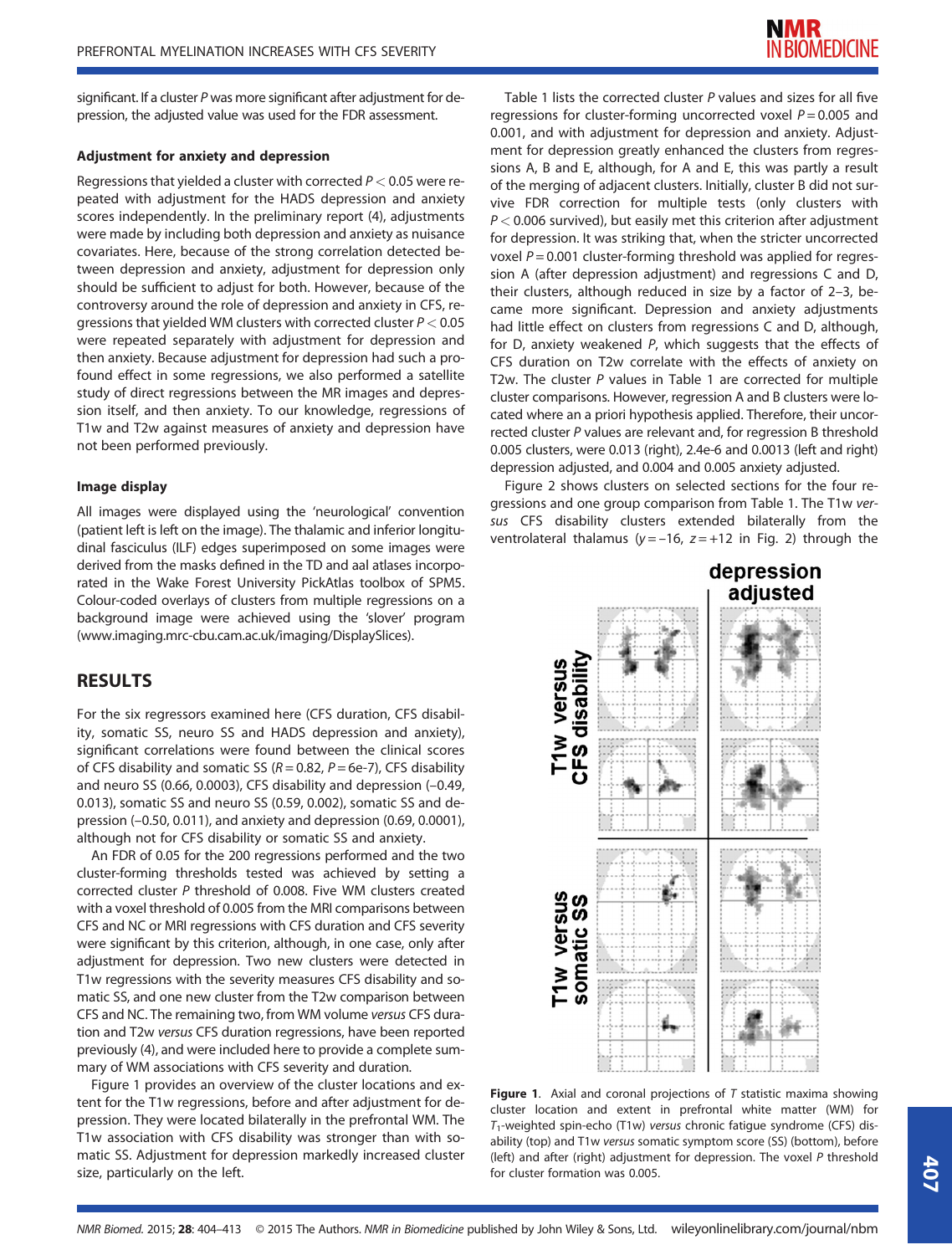Table 1. Corrected cluster P and cluster size  $k$  (voxels) for MRI regressions with chronic fatigue syndrome (CFS) severity and CFS duration, and CFS to normal control (NC) group comparisons that yielded significant clusters in white matter (corrected cluster P < 0.05). Voxel size was 2 × 2 × 2 mm<sup>3</sup>. Results are also listed after separate adjustment for depression and anxiety ('d' and 'a' in 'adj' column). Only clusters with  $P < 0.008$  survived the rigorous false discovery rate correction for multiple regressions. For regression A, values separated by '&' are for separate bilateral clusters, although, for the depression-adjusted 0.005 threshold case, the two clusters merged at the genu of the corpus callosum

|   | MR image        | Regressor       | adj | Cluster $P$ and size $(k)$ for two voxel thresholds |             |                |            | Cluster location        |
|---|-----------------|-----------------|-----|-----------------------------------------------------|-------------|----------------|------------|-------------------------|
|   |                 |                 |     | 0.005                                               |             | 0.001          |            |                         |
|   |                 |                 |     | P                                                   | k           | P              | k          |                         |
|   |                 |                 | ÷   | 0.0044 & 0.0056                                     | 901 & 978   | 0.035          | 131        | ventrolateral thalamus, |
| A | T <sub>1w</sub> | -CFS disability | d   | $1.5e-5$                                            | 6062        | 6.4e-6 & 0.016 | 1905 & 307 | internal capsule,       |
|   |                 |                 | a   | 2.5e-4 & 0.004                                      | 1962 & 1282 | 0.0010         | 435        | prefrontal WM           |
|   |                 |                 | -   | $ns*$                                               |             | ns             |            |                         |
| B | T <sub>1w</sub> | -Somatic SS     | d   | $1.0e-4$                                            | 1697        | $1.4e-4$       | 364        | Prefrontal WM           |
|   |                 |                 | a   | $ns*$                                               |             | ns             |            |                         |
|   |                 |                 | -   | $1.7e-4$                                            | 4067        | $2.9e-5$       | 2228       |                         |
| C | WM volume       | -CFS duration   | d   | $2.2e-4$                                            | 4077        | $4.3e-5$       | 2153       | Midbrain                |
|   |                 |                 | a   | $1.5e-4$                                            | 4237        | $3.3e-5$       | 2234       |                         |
|   |                 |                 | -   | 0.0041                                              | 950         | 0.0032         | 356        | Right middle            |
| D | T <sub>2w</sub> | -CFS duration   | d   | 0.0050                                              | 918         | 0.0031         | 351        | temporal                |
|   |                 |                 | a   | 0.011                                               | 414         | 0.011          | 228        | <b>WM</b>               |
|   |                 |                 | -   | 0.05                                                | 793         | ns             |            | Right middle            |
| E | T <sub>2w</sub> | CFS > NC        | d   | $2.2e-4$                                            | 1464        | 0.05           | 91         | temporal                |
|   |                 |                 | a   | ns                                                  |             | ns             |            | <b>WM</b>               |

\*indicates significant uncorrected cluster P.

SS, symptom score; T1w,  $T_1$ -weighted spin-echo; T2w,  $T_2$ -weighted spin-echo; WM, white matter.



Figure 2. Clusters from regressions of  $T_1$ -weighted spin-echo (T1w) versus chronic fatigue syndrome (CFS) disability (A), T1w versus (depression adjusted) somatic symptom score (somatic SS) (B), white matter (WM) volume versus CFS duration (C) and T2w versus CFS duration (D). (E) From the T2w group comparison with CFS > normal controls (NCs). (A–E) cross-reference to Table 1. The clusters shown were formed with a voxel P threshold of 0.005 ( $T = 2.8$ ), except for WM volume versus CFS duration ( $P = 0.001$ ,  $T = 3.5$ ). Red edges outline the thalamus and yellow edges the right inferior longitudinal fasciculus (ILF). The peak voxel for the CFS disability cluster is at the junction of the left ventrolateral thalamus and internal capsule (see  $x = -14$ ,  $y = -16$ ,  $z = +12$ ) and the plot shows individual T1w values of that voxel for both subjects with CFS and NCs. The inset for  $y = -4$  reverses the order of the T2w overlays to clarify the extent of overlap. The background image is the mean WM image from this study.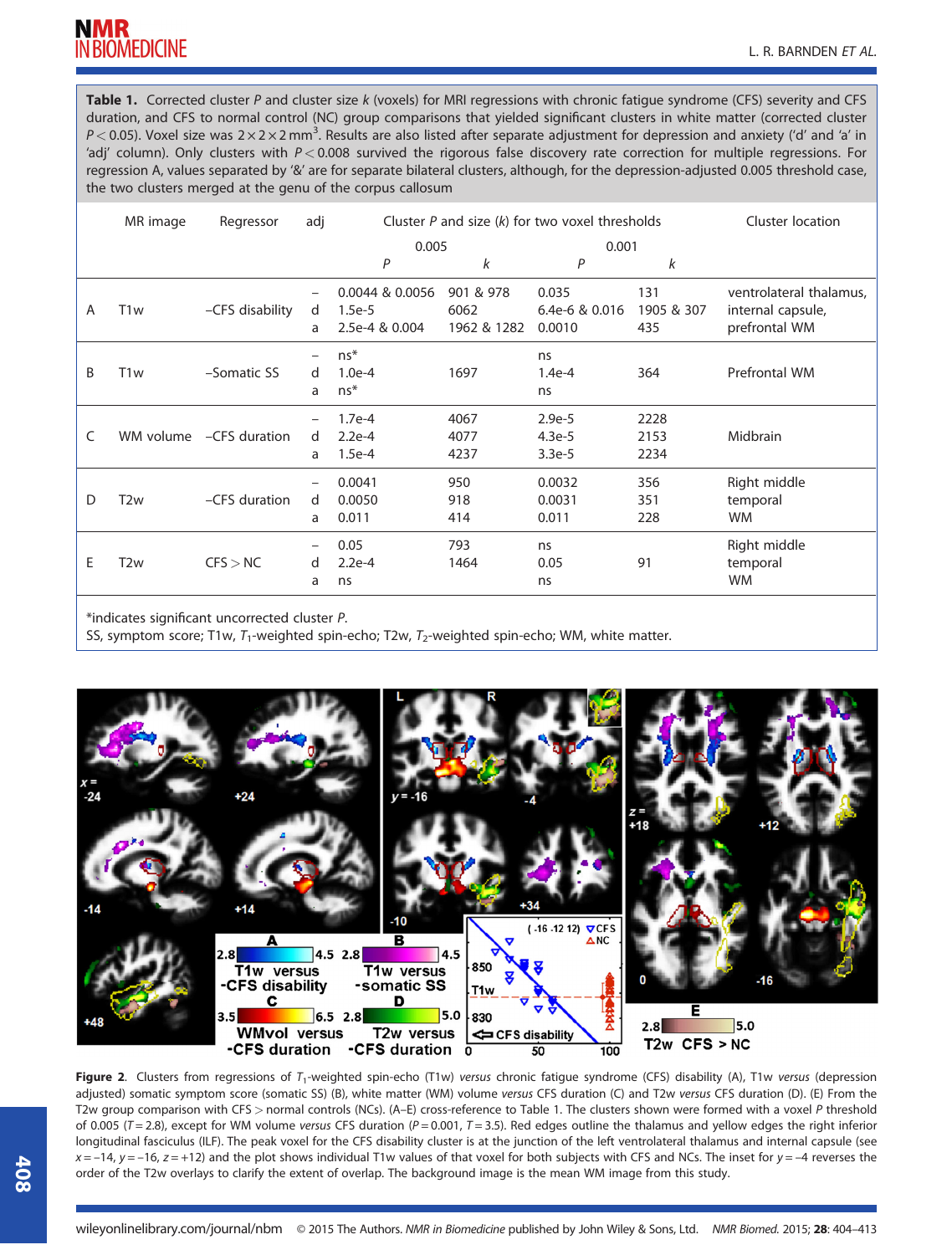

Figure 3. Clusters before (top row) and after (bottom row) adjustment for depression for the  $T_1$ -weighted spin-echo (T1w) versus chronic fatigue syndrome (CFS) disability regression. The voxel threshold for cluster formation was  $P = 0.005$  (T=2.8). The edges of the thalamus are shown in red. The peak voxel shifted from the left ventrolateral thalamus–internal capsule junction near  $x = -16$ ,  $y = -16$ ,  $z = +12$  in the top row to the left prefrontal white matter (WM) near  $x = -24$ ,  $y = +30$ ,  $z = +18$  in the bottom row, indicating that depression effects were stronger more rostrally.

posterior limb, genu and anterior limb of the internal capsule. The T1w versus somatic SS clusters shown were adjusted for depression and occupied more rostral frontal WM. (Refer to Fig. 3 to resolve the overlap with T1w versus CFS disability at  $x = -24$  and  $z = +18$ .) The plot shows T1w values for individual subjects versus CFS disability at the most significant voxel, and demonstrates that many of the CFS values exceeded the maximum value in the controls, although the difference in means was insignificant. The peak in the midbrain cluster in which the WM volume decreased with CFS duration was in the crus cerebri (see  $z = -16$ ), although volume changes extended to the thalamus. Three voxels were significant after correction for multiple comparisons (4). The adjacent clusters from the two T2w designs mostly occupied the right middle temporal WM within the right ILF.

Figure 3 demonstrates the effect of adjusting for depression in the T1w versus CFS disability regression. Voxel  $T$  statistics were strengthened and the cluster expanded beyond the internal capsule into the adjacent prefrontal WM. The location in MNI space of the peak voxel moved from (–16 –12 10) at the left ventrolateral thalamus–internal capsule junction to (–30 30 20) in the left prefrontal WM. At these voxels, the ratios of T1w variance from CFS disability to variance from depression (the ratios of the re-



**Figure 4.** Reduction of variance by adjustment for depression (blue) in  $T_1$ weighted spin-echo (T1w) values of individual subjects at the location of the peak voxel (–30, 30, 20). The regression slope was unchanged. The blue symbols and linear fit have been offset to the right to avoid overlap.

gression slopes) were 1.35 and 0.47, respectively.

Figure 4 demonstrates, at a single voxel (–30, 30, 20), how depression adjustment reduces the T1w intersubject variances at most CFS disability values and renders them closer to their linear fit.

Separate regressions of T1w and T2w with anxiety and depression yielded no significant clusters in WM. However, regressions of WM volume images with anxiety and depression yielded the three clusters in the prefrontal WM shown in Figure 5. WM volume decreased with both increasing anxiety (top) and with increasing depression (bottom). With a cluster-forming threshold of 0.001, for anxiety only, one cluster had corrected  $P \le 0.05$ , whereas both clusters had uncorrected  $P \le 0.05$ . With a clusterforming voxel threshold of 0.005, their corrected cluster P values were 0.02 and 0.09 (anxiety) and 0.025 (depression), and their uncorrected cluster P values were 0.001, 0.005 and 0.001, respectively, which are relevant here because, in this satellite analysis of MRI versus depression and anxiety, an a priori hypothesis can be posited for prefrontal WM (where adjustment for depres-



Figure 5. Maximum  $T$  statistic projections for white matter (WM) volume versus anxiety and WM volume versus depression. The clusters are in prefrontal WM and were formed with a voxel  $P = 0.005$  threshold.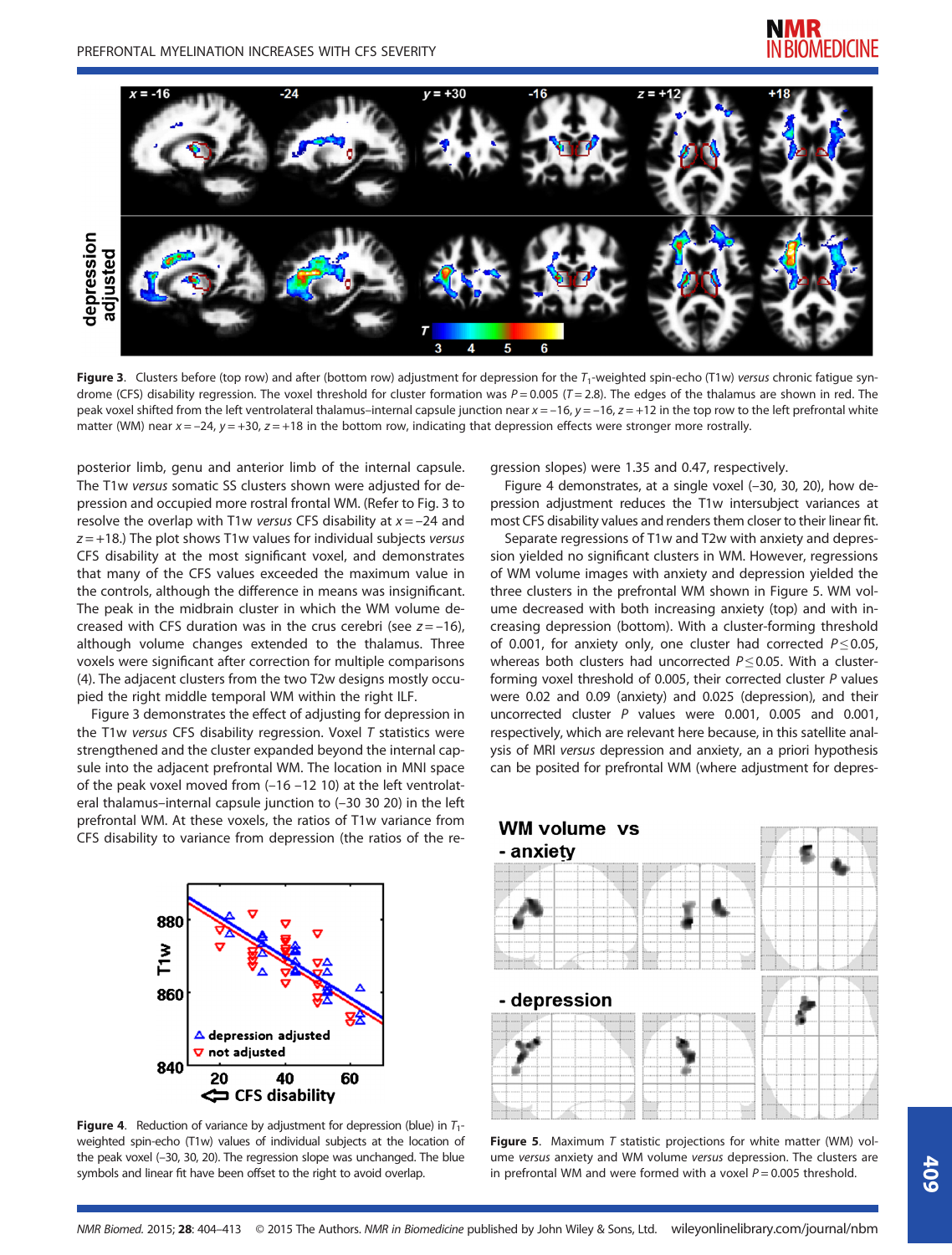sion had profound effects on the T1w versus severity regressions). Peak voxels in these clusters were located at  $(-11, 49, 19)$ ,  $(22, 29, 35)$ and (–18, 19, 48), respectively.

# **DISCUSSION**

This exploratory cross-sectional brain MRI study of CFS is distinguished by several novel features.

- For the first time in CFS, T1w and T2w images were subjected to quantitative analysis. Intersubject signal levels were normalised with the VBIS method (33). We also performed VBM.
- Instead of relying only on the comparison with an NC group, we additionally assessed linear regressions of brain MRI with clinical measures of CFS severity (and duration).
- We repeated regressions to adjust for the effects of depression and anxiety.
- We confined our attention to associations in WM. Because we anticipated that such associations may be large in extent, we relaxed the cluster-forming voxel  $P$  threshold to 0.005.

This approach yielded two important conclusions.

- (1) Nerve impulse conduction through the midbrain may be compromised in CFS. This was inferred from the paired observations of a severity-dependent increase in prefrontal T1w (myelination) and volume loss in midbrain WM.
- (2) CFS severity effects are independent of depression and anxiety. This was inferred by the observation that adjustments for depression and anxiety actually strengthened the T1w versus severity statistics.

#### T1w changes in prefrontal WM

Relaxation of the cluster-forming voxel threshold to 0.005 in this study revealed additional clusters in prefrontal WM where T1w correlated with the two CFS severity scores: CFS disability and somatic SS. Both scores decreased with increasing severity, so that their significant negative regressions with T1w in prefrontal WM correspond to increases in T1w with increasing CFS severity. Because T1w tracks changes in myelin levels (19,20), this can be interpreted to mean that increasing CFS severity is associated with upregulated myelin levels in prefrontal WM. Taken together with the reports of midbrain WM volume loss (4) and midbrain neuroinflammation (5) in CFS, we can infer that these midbrain changes are associated with impaired nerve conduction, which stimulates a plastic response in the same circuits (in prefrontal WM) on the cortical side of the thalamic relay. Although the mechanisms for such myelin upregulation remain under investigation, in vitro work has demonstrated a dynamic role for oligodendrocytes in the adaptation of myelin levels to regulate nerve impulse transmission through axons (36-40). Motor-evoked potential observations (41) also support impaired central nerve conduction in CFS. The T1w CFS versus NC group analysis revealed no significant differences, underlining the advantage of the linear regression approach.

If confirmed, our inference that midbrain nerve conduction is impaired in CFS is of pivotal importance. The midbrain is involved in both brain–body and brain–brain communication (42,43). The latter includes ascending neurohormonal (norepinephrine, dopamine and serotonin) fibres (44,45). These,

together with the midbrain ascending reticular activation system, maintain cortical arousal in response to sensory stimuli or attention-demanding tasks, and maintain a normal state of consciousness (46). A midbrain conduction deficit would provide an explanation at least for the autonomic dysfunction, impaired cognition and sleep disturbance of CFS.

#### T2w changes in middle temporal WM

T2w responds inversely to changes in regional blood volume (22), and so the negative regression with CFS duration reported earlier (4) and included here (regression D in Table 1, Fig. 2) suggests that the right middle temporal WM blood volume increases with CFS duration. The group comparison for T2w with CFS > NC also yielded a right middle temporal WM cluster (regression E in Table 1, Fig. 2), suggesting reduced WM blood volume in this region in CFS. These adjacent T2w findings suggest local cerebrovascular dysregulation. They involve the middle temporal area of ILF (see edges in Fig. 2) which subserves the anterior temporal lobe and superior temporal gyrus, which are key elements of the circuits involved in 'semantic knowledge' and 'ongoing cognition' (47,48). Impaired ILF function could therefore affect cognitive ability. Right ILF abnormalities have also been reported (in diffusion tensor MRI) in CFS (49) and in Gulf War Illness (50), which shares many symptoms with CFS. Temporal lobe involvement in CFS was also indicated in an electroencephalogram coherence study (17).

#### Implications of adjustment for depression (and anxiety)

Anxiety and depression were originally included in the voxelwise MRI statistical analyses as nuisance covariates to 'adjust out' any contribution they might make to local severity correlations. This approach isolates the component of the MRI versus CFS severity correlation that is independent of depression (or anxiety). If this adjustment were to appreciably weaken the severity correlation, it would suggest that the severity correlation was largely driven by variations in comorbid depression and/or anxiety, and that CFS is psychogenic in origin. Instead, for both T1w versus severity regressions, adjustment for depression strengthened the corrected cluster P in prefrontal WM and increased the cluster size (Table 1, A and B; Figs 1 and 3), indicating that these results are independent of depression (and anxiety). Thus, although depression levels have an association with (contribute variance to) the T1w signal in prefrontal WM, this variance is not correlated with the colocated variance from the CFS severity association. That is, depression is a statistical 'confounder'. Adjusting out the depressionrelated variance does not diminish the T1w versus CFS severity signal, but reduces the residual variance (see Fig. 4) and results in a stronger statistical inference. Indeed, for the cluster from regression B, it was only the depression-adjusted cluster P that survived the rigorous FDR criteria applied here, confirming that it was not merely a chance finding, and providing support for the use of the 0.005 cluster-forming voxel threshold. For clusters A, C and D, their corrected cluster P values were actually stronger for the more stringent uncorrected voxel  $P = 0.001$  cluster-forming threshold, despite their sizes being reduced.

The shift in the peak voxel from the thalamus–internal capsule junction in the T1w versus CFS disability cluster (Fig. 3, top row,  $y = -12$ ,  $z = +12$ ) to the prefrontal WM after depression adjustment (Fig. 3, bottom row,  $x = -24$ ,  $z = 18$ ) indicates that the depression confound was stronger for more frontal locations.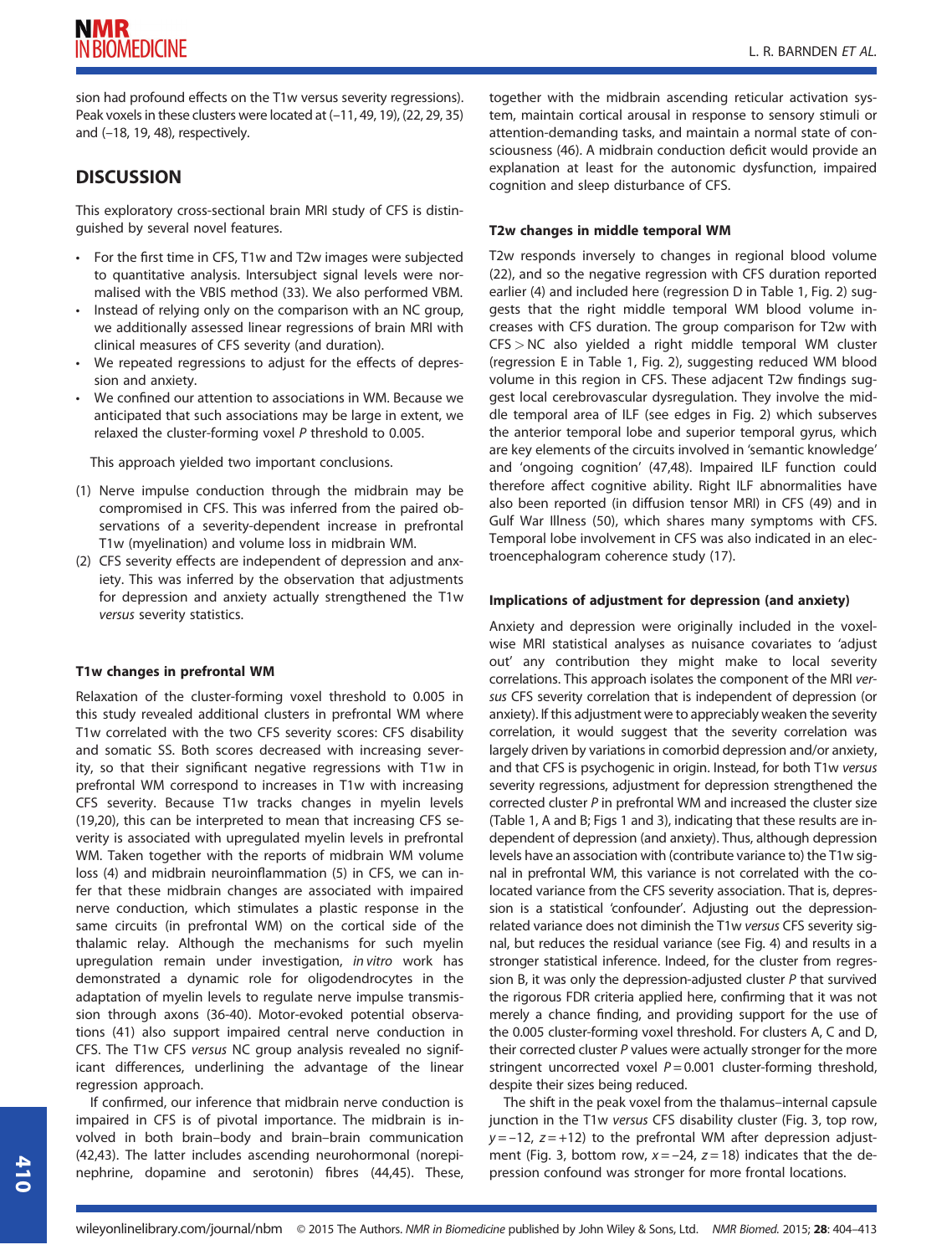It is of interest that depression and CFS have been reported to share immuno-inflammatory processes both systemically (51) and centrally (52), as has anxiety centrally (53). However, our analysis indicates that neither anxiety nor depression contributes to the observed associations between T1w and CFS severity in the present study, where anxiety and depression levels were subsyndromal (4).

#### MRI versus anxiety and depression

Because of the marked changes observed in MRI (T1w) versus CFS severity regressions after adjustment for depression and anxiety, we performed additional MRI regressions directly with anxiety or depression. These yielded significant clusters, but only in (VBM) WM volume regressions (Fig. 5). These clusters were also located prefrontally and were adjacent to the left ventral prefrontal cortex locations reported for an fMRI anxiety-inducing scenario in subjects with CFS (but not NCs) (16). A recent large diffusion tensor imaging (DTI) study has demonstrated that depression correlates with fractional anisotropy, and mean and radial diffusivity in extended prefrontal WM, although, unlike this study, no (VBM) WM volume correlation was detected (54).

Although adjusting out the depression-associated variance in T1w appreciably strengthened the T1w versus CFS disability statistical inference in prefrontal WM (Table 1, Figs 1, 3 and 4), the T1w versus depression regression itself did not yield a significant cluster (unless the cluster-forming threshold was relaxed excessively to uncorrected voxel  $P = 0.05$ , when a left prefrontal T1w cluster with uncorrected cluster  $P = 0.001$  was detected – not shown).

We have demonstrated that the local prefrontal WM associations between T1w and CFS severity are independent of anxiety and depression. This is a local result and does not exclude the contentious interpretation (from the  $P = 0.011/0.013$  correlations here between the clinical scores of somatic SS/CFS disability and HADS depression) that CFS is simply a manifestation of depression. However, all of the MRI regressions with depression itself only yielded one cluster (Fig. 5) which was located in the same prefrontal WM in which the depression-independent T1w versus CFS severity regression was detected (Fig. 3). That is, MRI signals in no other brain locations (which might influence CFS severity) correlated with depression, and therefore a depression-driven hypothesis for CFS is not supported here.

#### WM volume and myelination changes are decoupled

Clusters from three WM volume regressions, namely with CFS duration (midbrain, Fig. 2), and anxiety and depression (prefrontal WM, Fig. 5), are not accompanied by co-located clusters from corresponding T1w regressions, indicating no changes in myelination. Thus, the volume changes do not appear to involve the oligodendrocytes which contain myelin. Instead, astrocyte shrinkage or loss has been proposed (4) to yield the volume loss.

#### Study limitations

Causality cannot be determined from the cross-sectional study reported here. Longitudinal studies are now indicated to confirm the inferences suggested here by the CFS duration regressions.

Two of the severity scores, somatic SS and neuro SS, used as regressors here, although based on the most frequent CFS symptoms (27,28) and having much in common with validated scores, such as the 'Centers for Disease Control (CDC) CFS Symptom

Inventory' (55), cannot themselves be regarded as validated. Validated severity measures may yield even stronger MRI associations.

Because of the novelty of the experimental method, some interpretations proposed here are not well established in the neuroimaging community. In particular, we interpret intersubject variation in signal-normalised T1w to reflect variation in myelin levels. T1w is also influenced by tissue fluid levels, but so too is T2w (21). The absence of parallel T1w and T2w associations reduces the likelihood that variations in fluid levels can explain the T1w (or T2w) variations observed here.

The indirect inference here from prefrontal T1w variation, that nerve impulse propagation in the midbrain is compromised in CFS, raises the question of whether it would be better to confirm/refute a midbrain conduction deficit using DTI and/or resting-state fMRI? The answer to this question for a small structure such as the midbrain which contains multiple crossing, in some cases dispersed, fibre bundles is unclear. This will depend on the suitability of DTI and fMRI, which are compromised by distortions from instrumentation and patientinduced magnetic field inhomogeneities and a relatively coarse voxel size, for a study of the midbrain. Clinical studies incorporating both T1w and DTI and/or fMRI imaging are required to assess their relative strengths. Future studies in this laboratory will also include advanced DTI acquisition and processing (56,57).

# **CONCLUSIONS**

The severity-dependent elevation of myelination in the internal capsule and prefrontal WM reported here, together with midbrain volume loss and midbrain neuroinflammation in CFS reported elsewhere (4,5), suggest that these midbrain changes are associated with impaired midbrain nerve conduction. Impaired brain–body and brain–brain communication through the midbrain could explain many of the autonomic and cognitive symptoms of CFS. Despite the observation here that clinical scores of CFS severity correlate with those of depression, in prefrontal WM the T1w variance associated with CFS severity does not correlate with the variance associated with anxiety and depression. Thus, although anxiety, depression and CFS may share biological similarities, on the present evidence, CFS appears to be a distinct disorder. T2w changes were detected in right middle temporal lobe WM which is relevant to cognition (47,48). This work highlights the potential of quantitative analysis of T1w and T2w MRI in clinical research.

### Acknowledgements

We thank David F. Abbott for useful discussions on this work. This work was undertaken with funding from the Judith Jane Mason Foundation, John T. Reid Charitable Trusts, The Queen Elizabeth Hospital Nuclear Medicine Trust Fund and the Alison Hunter Memorial Foundation who also provided administrative assistance. These funding sources had no involvement in the design of this study. Important imaging support was provided by The Queen Elizabeth Hospital Radiology Department.

## **REFERENCES**

1. Carruthers B, van de Sande M, DeMeirleir K, Klimas N, Broderick G, Mitchell T, Staines D, Powles A, Speight N, Vallings R, Bateman L, Baumgarten-Austrheim B, Bell D, Carlo-Stella N, Chia J, Darragh A,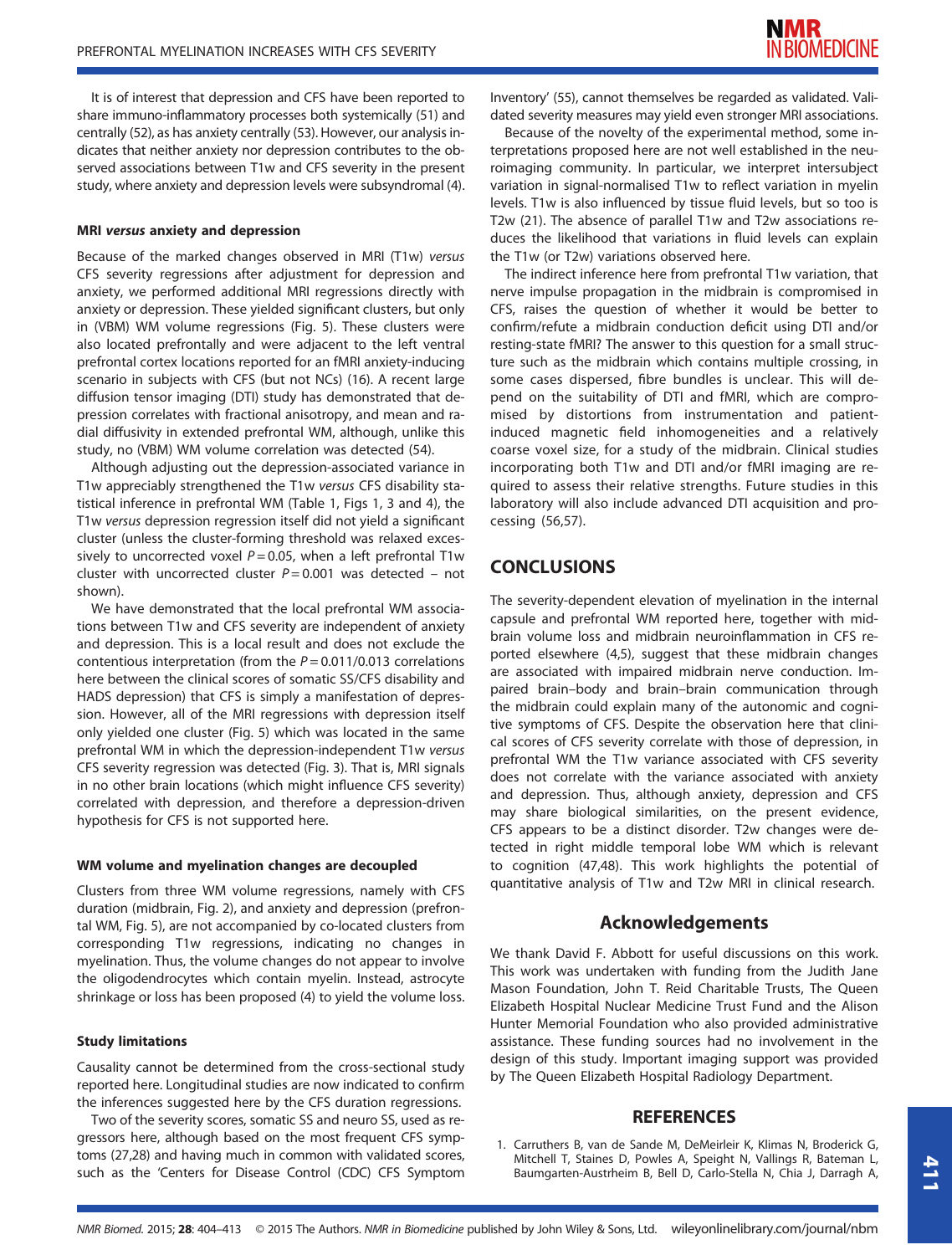Lewis D, Jo D, Light A, Marshall-Gradisnik S, Mena I, Mikovits J, Miwa K, Murovska M, Pall M, Stevens S. Myalgic encephalomyelitis: international consensus criteria. J. Intern. Med. 2011; 270: 327–338.

- 2. Christley Y, Duffy T, Everall I, Martin C. The neuropsychiatric and neuropsychological features of chronic fatigue syndrome: revisiting the enigma. Curr. Psychiatr. Rep. 2013; 15: 353–362.
- 3. Harvey S, Wadsworth M, Wessely S, Hotopf M. The relationship between prior psychiatric disorder and chronic fatigue: evidence from a national birth cohort study. Psychol. Med. 2008; 38: 933–940.
- 4. Barnden L, Crouch B, Kwiatek R, Burnet R, Mernone A, Chryssidis S, Scroop G, Del Fante P. A brain MRI study of chronic fatigue syndrome: evidence of brainstem dysfunction and altered homeostasis. NMR Biomed. 2011; 24(10): 1302–1312.
- 5. Nakatomi Y, Mizuno K, Ishii A, Wada Y, Tanaka M, Tazawa S, Onoe K, Fukuda S, Kawabe J, Takahashi K, Kataoka Y, Shiomi S, Yamaguti K, Inaba M, Kuratsune H, Watanabe Y. Neuroinflammation in patients with chronic fatigue syndrome/myalgic encephalomyelitis: an C-(R)-PK11195 PET study. J. Nucl. Med. 2014; 55: 945-950.
- 6. Costa DC, Tannock C, Brostoff J. Brainstem perfusion is impaired in chronic fatigue syndrome. Q. J. Med. 1995; 88: 767–773.
- 7. Lange G, Wang M, DeLuca J, Natelson B. Neuroimaging in chronic fatigue syndrome. Am. J. Med. 1998; 105(3A): 50S–53S.
- 8. Tirelli U, Chierichetti F, Tavio M, Simonelli C, Bianchin G, Zanco P, Ferlin G. Brain positron emission tomography (PET) in chronic fatigue syndrome: preliminary data. Am. J. Med. 1998; 105(3A): 54S–58S.
- 9. Siessmeier T, Nix WA, Hardt J, Schreckenberger M, Egle UT, Bartenstein P. Observer independent analysis of cerebral glucose metabolism in patients with chronic fatigue syndrome. J. Neurol. Neurosurg. Psychiatry 2003; 74: 922–928.
- 10. Roelcke U, Kappos L, Lechner-Scott J, Brunschweiler H, Huber S, Ammann W, Plohman A, Dellas S, Maguire R, Missimer J, Radu E, Steck A, Leenders K. Reduced glucose metabolism in the frontal cortex and basal ganglia of multiple sclerosis patients with fatigue. Neurology 1997; 48: 1566–1571.
- 11. Okada T, Tanaka M, Kuratsune H, Watanabe Y, Sadato N. Mechanisms underlying fatigue: a voxel-based morphometric study of chronic fatigue syndrome. BMC Neurol. 2004; 4: 14–19.
- 12. de Lange F, Kalkman J, Bleijenberg G, Hagoort P, van der Meer J, Toni I. Gray matter volume reduction in the chronic fatigue syndrome. Neuroimage 2005; 26: 777–781.
- 13. Lange G, DeLuca J, Maldjian J, Lee H-J, Tiersky L, Natelson B. Brain MRI abnormalities exist in a subset of patients with chronic fatigue syndrome. J. Neurol. Sci. 1999; 171: 3–7.
- 14. Natelson B, Cohen J, Brasloff I, Lee H-J. A controlled study of brain magnetic resonance imaging in patients with the chronic fatigue syndrome. J. Neurol. Sci. 1993; 120: 213–217.
- 15. Greco A, Tannock C, Brostoff J, Costa D. Brain MR in chronic fatigue syndrome. Am. J. Neuroradiol. 1997; 18: 1265–1269.
- 16. Caseras X, Mataix-Cols D, Rimes K, Giampietro V, Brammer M, Zelaya F, Chalder T, Godfrey E. The neural correlates of fatigue: an exploratory imaginal fatigue provocation study in chronic fatigue syndrome. Psychol. Med. 2008; 38: 941–951.
- 17. Duffy F, McAnulty G, McCreary M, Cuchural G, Komaroff A. EEG spectral coherence data distinguish chronic fatigue syndrome patients from healthy controls and depressed patients—a case control study. BMC Neurol. 2011; 11: 82–93.
- 18. Bushberg J, Seibert J, Leidholdt E, Boone J. The Essential Physics of Medical Imaging. Lippincott, Williams and Wilkins: Philadelphia, PA; 2002.
- 19. Koenig S. Cholesterol of myelin is the determinant of gray–white contrast in MRI of brain. Magn. Reson. Imaging 1991; 20: 285–291.
- 20. Koenig S, Brown R, Spiller M, Lundbom N. Relaxometry of brain: why white matter appears bright in MRI. Magn. Reson. Med. 1990; 14: 482–495.
- 21. Roberts T, Mikulis D. Neuro MR: principles. J. Magn. Reson. Imaging 2007; 26: 823–837.
- 22. Anderson C, Kaufman M, Lowen S, Rohan M, Renshaw P, Teicher M. Brain T2 relaxation times correlate with regional cerebral blood volume. MAGMA 2005; 18: 3–6.
- 23. Friston KJ, Worsley KJ, Frackowiak RSJ, Mazziotta JC, Evans AC. Assessing the significance of focal activations using their spatial extent. Hum. Brain Mapping 1994; 1: 214–220.
- 24. Fukuda K, Straus SE, Hickie I, Sharpe MC, Dobbins JG, Komaroff A. The chronic fatigue syndrome: a comprehensive approach to its definition and study. Ann Intern Med 1994; 121: 953–959.
- 25. Carruthers B, Jain AK, De Meirleir KL, Peterson DL, Klimas N, Lerner AM, C BA, Flor-Henry P, Joshi P, Powles A, Sherkey JA, Van de Sande MI. Myalgic Encephalomyelitis/Chronic Fatigue Syndrome: Clinical working case definition, Diagnostic and Treatment Protocols. J Chron Fatig Syn 2003; 11: 87–97.
- 26. Bell DS. The Doctor's Guide to Chronic Fatigue Syndrome. Addison Wesley: Reading, MA; 1995.
- 27. Hawk C, Jason L, Torres-Harding S. Reliability of a chronic fatigue syndrome questionnaire. J. Chronic Fatigue Syndrome 2006; 13: 41–66.
- 28. Wilson A, Hickie I, Hadzi-Pavlovic D, Wakefield D, Parker G, Straus S, Dale J, McCluskey D, Hinds G, Brickman A, Goldenberg D, Demitrack M, Wessley S, Sharpe M, Lloyd A. What is chronic fatigue syndrome? Heterogeneity within an international multicentre study. Aust. NZ J. Psychiatry 2001; 35: 520–527.
- 29. Zigmond A, Snaith R. The Hospital Anxiety and Depression Scale. Acta Psychiatr. Scand. 1983; 67: 361–370.
- 30. Ashburner J. A fast diffeomorphic image registration algorithm. Neuroimage 2007; 38: 95–113.
- 31. Yassa M, Stark C. A quantitative evaluation of cross-participant registration techniques for MRI studies of the medial temporal lobe. Neuroimage 2009; 44: 319–327.
- 32. Good CD, Johnsrude IS, Ashburner J, Henson RNA, Friston K, Frackowiak R. A voxel-based morphometric study of ageing in 465 normal adult human brains. Neuroimage 2001; 14: 21–36.
- 33. Abbott D, Pell G, Pardoe H, Jackson G. Voxel-based iterative sensitivity (VBIS): methods and a validation of intensity scaling for T2 weighted imaging of hippocampal sclerosis. Neuroimage 2009; 44: 812–819.
- 34. Hayasaka S, Phan K, Liberzon I, Worsley K, Nichols T. Nonstationary cluster-size inference with random field and permutation methods. Neuroimage 2004; 22: 676–687.
- 35. Benjamini Y, Hochberg Y. Controlling the false discovery rate: a practical and powerful approach to multiple testing. J. R. Statist. Soc., Ser. B 1995; 57: 289–300.
- 36. Yamazaki Y, Hozumi Y, Kaneko K, Sugihara T, Fujii S, Goto K, Kato H. Modulatory effects of oligodendrocytes on the conduction velocity of action potentials along axons in the alveus of the rat hippocampal CA1 region. Neuron Glia Biol. 2007; 3: 325–334.
- 37. Fields R. White matter in learning, cognition and psychiatric disorders. Trends Neurosci. 2008; 31: 361–370.
- 38. Gibson E, Purger D, Mount C, Goldstein A, Lin G, Wood L, Inema I, Miller S, Bieri G, Zuchero J, Barres B, Woo P, Vogel H, Monje M. Neuronal activity promotes oligodendrogenesis and adaptive myelination in the mammalian brain. Science 2014; 344. doi:10.1126/science.1252304.
- 39. Emery B. Regulation of Oligodendrocyte Differentiation and Myelination. Science. 2010; 330: 779–782.
- 40. Salami M, Itami C, Tsumoto T, Kimura F. Change of conduction velocity by regional myelination yields constant latency irrespective of distance between thalamus and cortex. Proc. Natl. Acad. Sci. 2003; 100: 6174–6179.
- 41. Hilgers A, Frank J, Bolte P. Prolongation of central motor conduction time in chronic fatigue syndrome. J. Chronic Fatigue Syndrome 1998; 4(2): 23–32.
- 42. Miyachi S. Cortico-basal ganglia circuits--parallel closed loops and convergent/divergent connections. Brain Nerve 2009; 61: 351–359.
- 43. Redgrave P, Coizet V, Comoli E, McHaffie J, Leriche M, Vautrelle N, Hayes L, Overton P. Interactions between the midbrain superior colliculus and the basal ganglia. Front. Neuroanat. 2010; 22: 132.
- 44. Guyton A, Hall J. Textbook of Medical Physiology. Elsevier: Philadelphia, PA; 2006.
- 45. Nolte J, Angevine JBJ. The Human Brain in Photographs and Diagrams: Mosby: St. Louis, MO; 2000.
- 46. Nolte J. The Human Brain. An Introduction to its Functional Anatomy. Mosby: St Louis, MO; 2002.
- 47. Patterson K, Nestor P, Rogers T. Where do you know what you know? The representation of semantic knowledge in the human brain. Nat. Rev. Neurosci. 2007; 98: 976–987.
- 48. Wang M, He B. Across-modal investigation of the neural substrates for ongoing cognition. Front. Psychol. 2014; 5: 1–10.
- 49. Zeineh M, Kang J, Atlas S, Raman M, Reiss A, Norris J, Valencia I, Montoya J. Right arcuate fasciculus abnormality in chronic fatigue syndrome. Radiology 2014. doi 10.1148/radiol.14141079.
- 50. Rayhan R, Stevens B, Timbol C, Adewuyi O, Walitt B, VanMeter J, Baraniuk J. Increased brain white matter axial diffusivity associated